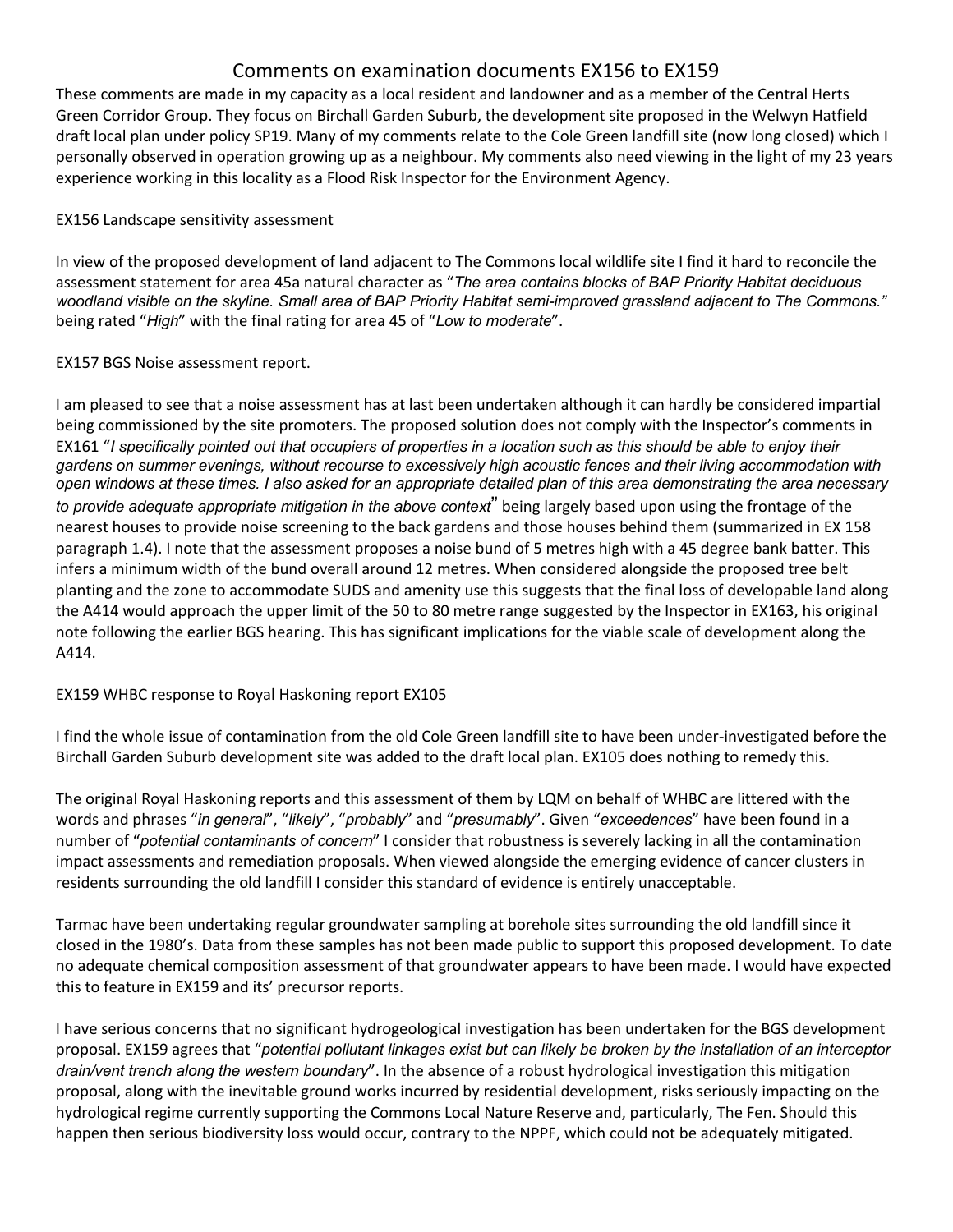Current evidence supplied clearly details a significant issue with landfill gas from the site, currently subject to uncontrolled venting to atmosphere. This is contrary to current landfill management standard practice and is a significant source of greenhouse gas emissions. The Royal Haskoning reports also reveal the methane to exceed the Lower Explosive Level in some boreholes, a major concern for safety across the site. EX159 downplays this risk and fails to highlight the paucity of methane monitoring sites across the landfill.

EX159 paragraphs 27 and 28 support my concern that the level of contaminants across the site and their potential mitigation measures have not been robustly determined and therefore the site could yet prove economically unviable to deliver safely. Paragraphs 40, 54, 57 and 71 clearly highlight that the viability of the whole development is at risk depending upon the costs of mitigation and containment of the contaminants, a key constraint which has yet to be adequately quantified.

## Hydrology: general points.

I have made the point above regarding the lack of a hydrogeological study for Birchall Garden Suburb but there has also been no attempt by either the site promoter or WHBC to quantify the area that would be required to set aside for surface water attenuation. Clearly this would depend on the quantum of development actually delivered and the target runoff rate to be achieved but the area could be considerable. Depending where any development actually takes place the SUDS attenuation *could* provide additional functional wetland thereby offering some net biodiversity gain but the siting of this would be constrained by the site topography. It would be harder to achieve within the constraints of the Northern part of the BGS site due to the ecological importance of the existing land uses there and to the impact of the leachate contamination of the West arm of the Hatfield Hyde Brook (shown by the line of red flags).

I made the point in the January 2018 BGS hearing regarding the potential impact of the additional housing on the stretched public water resource in this area where the Inspector rightly stated that the appropriate planning consultee on this is Affinity Water who had raised no concern. I must point out that Affinity Water have since expressed concern regarding available water resource in their draft Water Resource Management Plan (dWRMP) and are now running a publicity campaign asking customers to save water to avoid the need for future drastic measures. OFWAT have commented on the Affinity Water dWRMP that:

*"Affinity Water predicts that a number of its water resource zones will be in deficit in the future, without additional action to reduce demand or provide additional supplies. This means there would be insufficient water to maintain supply to customers during relatively frequent drought conditions, noting that Affinity Water has one of the worst levels of service in the sector "*

### And

*"In general the draft plan presents limited ambition for demand management. This is made more significant by the likely scale of the supply-demand balance challenges Affinity Water faces"* (OFWAT Affinity Water draft WRMP consultation response May 2018)

The water environment across the WHBC area has suffered severely this year with record equaling low flow in the River Lee and near record groundwater level falls. We risk catastrophic biodiversity loss if the balance between natural and public water needs is not robustly addressed.